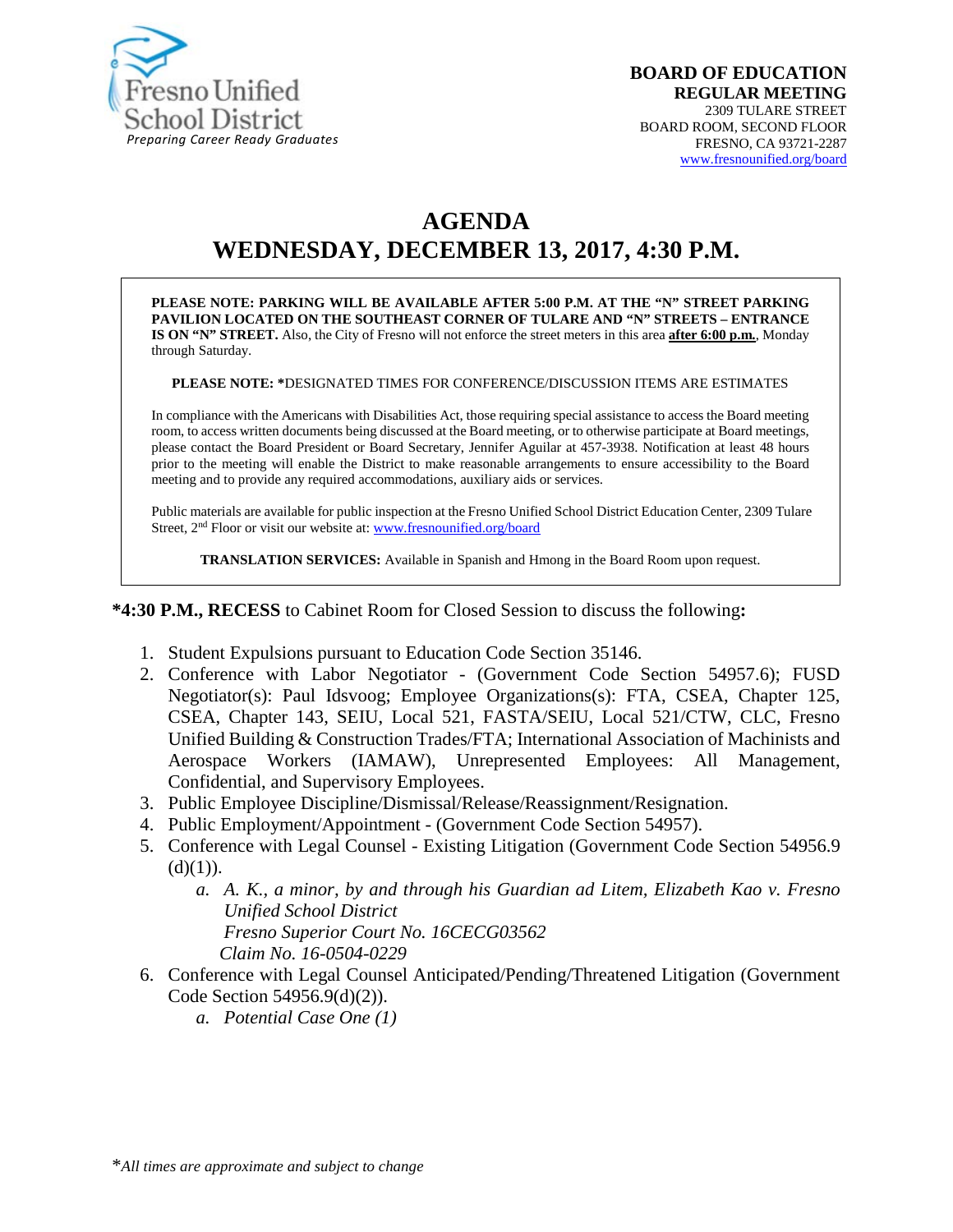### **5:30 P.M., RECONVENE** and report action taken during Closed Session, if any.

#### **PLEDGE OF ALLEGIANCE**

Lucy Luttrell and Tammy Shouse, parents that have had a positive impact at Webster Elementary will lead the flag salute.

#### **APPROVE Minutes**

Included in the Board binders are the draft minutes for the September 13, 2017 Regular Meeting. The Superintendent recommends approval. Contact person: Robert G. Nelson, telephone 457-3884.

#### **HEAR Reports from Student Board Representatives**

An opportunity is provided to hear comments/reports from Student Board Representatives from DeWolf High School. Contact person: Kim Mecum, telephone 457-3731.

#### **HEAR Report from Superintendent**

### **ORGANIZATION of the Board of Education**

It is recommended that Superintendent Nelson preside at the organizational meeting and accept nominations for the position of President of the Board of Education. After the President is elected, it is recommended that the President preside and accept nominations for the Clerk of the Board of Education. The new Board President will preside over the Board meeting.

ALL CONSENT AGENDA items are considered to be routine by the Board of Education and will be enacted by one motion. There will be no separate discussion of items unless a Board member so requests, in which event, the item(s) will be considered following approval of the Consent Agenda.

# **A. CONSENT AGENDA**

### **A-1, APPROVE Personnel List**

Included in the Board binders is the Personnel List, Appendix A, as submitted. The Superintendent recommends approval. Contact person: Paul Idsvoog, telephone 457-3548.

#### **A-2, ADOPT Findings of Fact and Recommendations of District Administrative Board**

The Board of Education received and considered the Findings of Fact and Recommendations of District Administrative Panels resulting from hearings on expulsion and readmittance cases conducted during the period since the November 15, 2017 Regular Board meeting. The Superintendent recommends adoption. Contact person: Kim Mecum, telephone 457-3731.

**A-3, ADOPT Resolution to Approve Fresno County Plan for Providing Educational Services to Expelled Youth**

Included in the Board binders is a resolution to approve the Fresno County Plan for Providing Educational Services to Expelled Youth.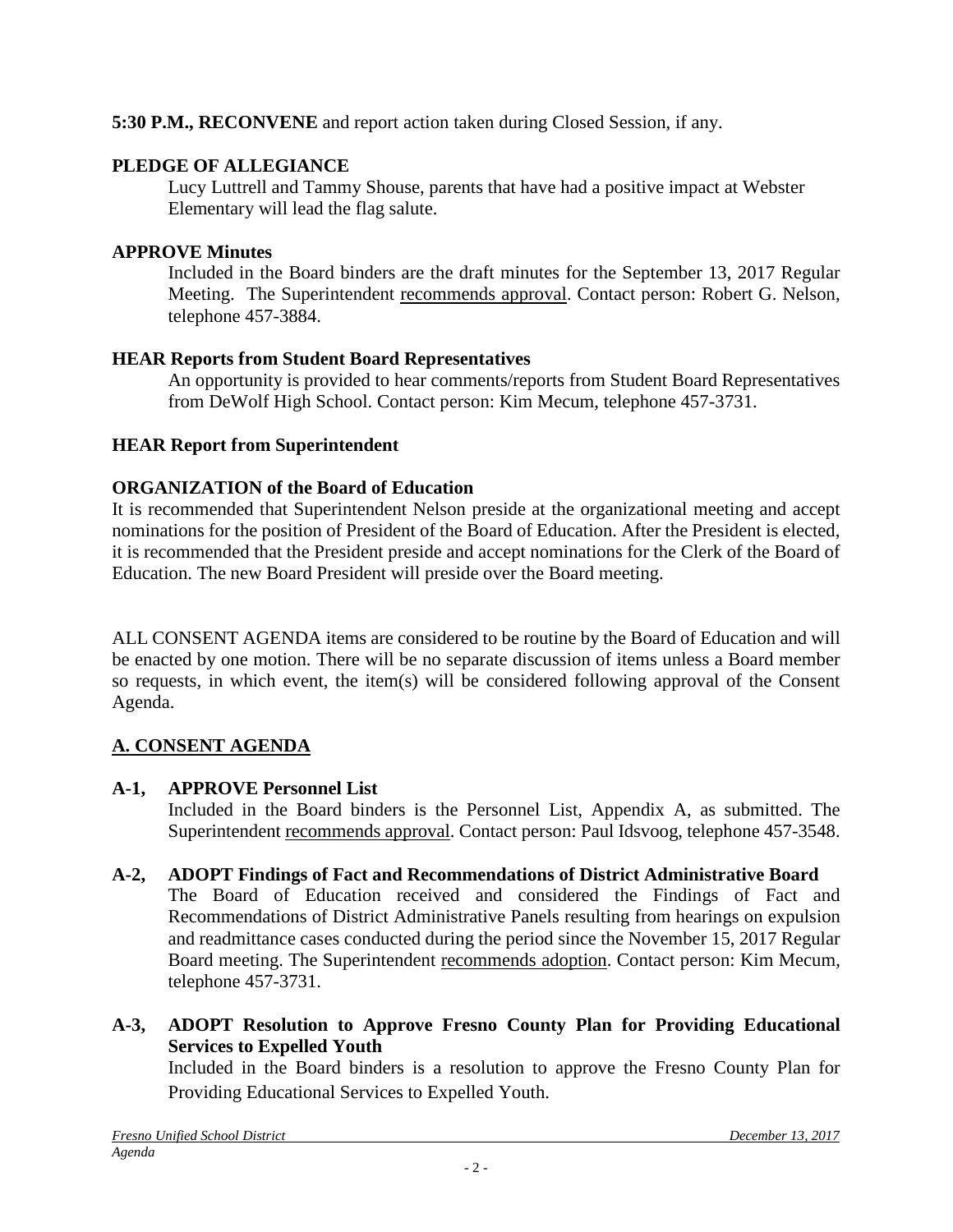Per Education Code section 48926, in any county where the county superintendent operates a community school, the county superintendent must, in conjunction with the school districts in the county, develop a plan for providing education services to expelled youth. The triennial update of Fresno County's plan is due to the state on June 30, 2018. The plan must be approved by the governing board of each school district in Fresno County and by the Fresno County Board of Education. The Superintendent recommends adoption. Fiscal impact: There is no fiscal impact to the district. Contact person: Kim Mecum, telephone 457-3731.

#### **A-4, APPROVE Amendment to the Agreement with Marsh & McLennan Agency**

Included in the Board binders is an amendment to the agreement with Marsh & McLennan Agency formerly Barney & Barney, to provide health plan consulting services to the Joint Health Management Board (JHMB). The Superintendent recommends approval. Fiscal impact: Annual estimated cost of \$191,642 is available in the Health Internal Service Fund. Contact person: Ruth F. Quinto, telephone 457-6226.

**A-5, APPROVE Amendment to the Agreement with Envision Pharmaceutical Services** Included in the Board binders is an amendment to the agreement with Envision Pharmaceutical Services related to Prescription Benefit Management (PBM) services. Envision Pharmaceutical Services currently provides PBM services on behalf of the district's active employees, early retirees and their respective eligible dependents. The Superintendent recommends approval. Fiscal impact: Annual estimated cost of \$426,000 is available in the Health Internal Service Fund. Contact person: Ruth F. Quinto, telephone 457-6226.

#### **A-6, APPROVE Renewal Agreement with Envision Insurance Company for Retiree Prescription Services (Envision Rx Plus)**

Included in the Board binders is a renewal agreement with Envision Insurance Company to provide Medicare eligible retiree prescription benefit services. These services are in alignment with the Joint Health Management Board's (JHMB) established goals and responsibilities for providing high quality health care to active and retired employees. The Superintendent recommends approval. Fiscal impact: Annual cost of \$7.79 million is available in the Health Internal Service Fund. Contact person: Ruth F. Quinto, telephone 457-6226.

### **A-7, APPROVE Amendment to the Agreement with Delta Fund Administrators**

Included in the Board binders is a renewal amendment to the agreement with Delta Fund Administrators for services related to the district's health plan and operational requirements of the Joint Health Management Board (JHMB). The Superintendent recommends approval. Fiscal impact: Annual cost of \$230,268 is available in the Health Internal Service Fund. Contact person: Ruth F. Quinto, telephone 457-6226.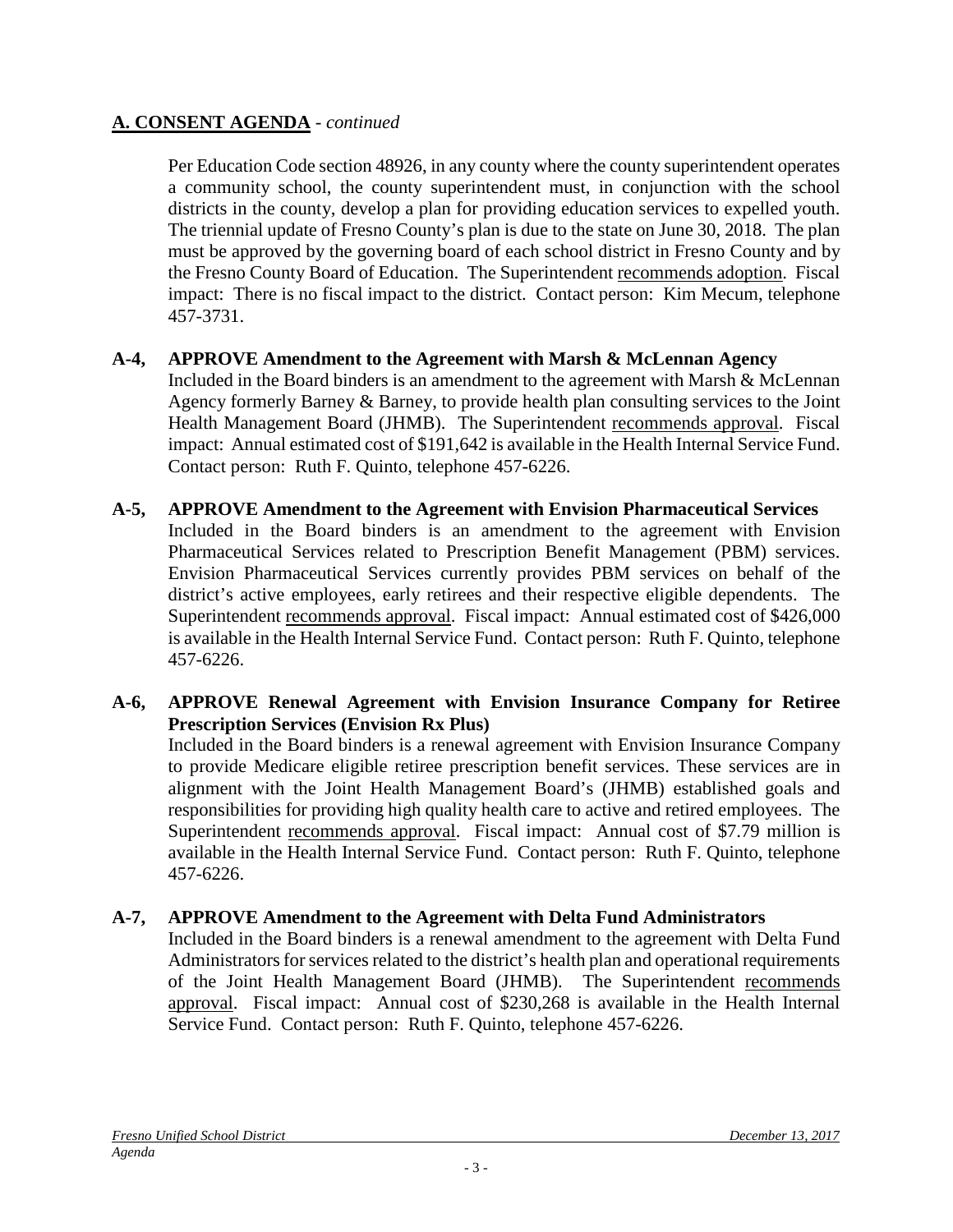**A-8, APPROVE Renewal Agreement with Delta Health Systems (Plush Care/Tele-Health)** Included in the Board binders is a renewal agreement with Delta Health Systems for the tele-health services program. The tele-health services program provides district health plan members with access to same day consultations with licensed physicians 24 hours a day 365 days a year. The Superintendent recommends approval. Fiscal impact: Annual cost of \$136,000 is available in the Health Internal Service Fund. Contact person: Ruth F. Quinto, telephone 457-6226.

### **A-9, APPROVE Agreement with Community Medical Providers for Enhanced Primary Care Services**

Included in the Board binders is an agreement with Community Medical Providers (CMP) for the continuation of enhanced primary care services. The services provided under this agreement have generated net savings for the district's Health Fund, as well as improvements in member health outcomes. The Superintendent recommends approval. Fiscal impact: Annual cost of \$999,900 is available in the Health Internal Service Fund. Contact person: Ruth F. Quinto, telephone 457-6226.

#### **A-10, APPROVE Renewal Agreement with Claremont Behavioral Services**

Included in the Board binders is a renewal agreement with Claremont Behavioral Services for the Employee Assistance Program (EAP). The EAP provides district health plan members with access to services in support of clinical and life management events. The Superintendent recommends approval. Fiscal impact: Annual cost of \$350,000 is available in the Health Internal Service Fund. Contact person: Ruth F. Quinto, telephone 457-6226.

### **A-11, APPROVE Agreement with BridgeHealth Medical, Inc.**

Included in the Board binders is an agreement with BridgeHealth Medical, Inc. to provide planned surgery benefit management services to eligible health plan participants. This program will assist members with coordinating select planned non-emergency surgical procedures, utilizing top-rated providers, for less out-of-pocket costs than paid under our existing PPO medical plans. The Superintendent recommends approval. Fiscal impact: Annual cost of \$335,000 is available in the Health Internal Service Fund. Contact person: Ruth F. Quinto, telephone 457-6226.

### **A-12, APPROVE Parental Leave Test Claim Appeal**

Fresno Unified School District filed the Parental Leave Test Claim with the Commission on State Mandates (COSM) requesting reimbursement for the costs related to the recently enacted statute (AB375) requiring school districts to provide certificated K-12 employees that have exhausted their sick leave and accumulated sick leave up to twelve school weeks paid leave due to the birth of the employee's child. The certificated employee's paid leave represents the differential pay if a substitute is employed. The Superintendent recommends approval. Fiscal impact: Potential fiscal impact to the district in the amount of \$17,000. Contact person: Ruth F. Quinto, telephone 457-6226.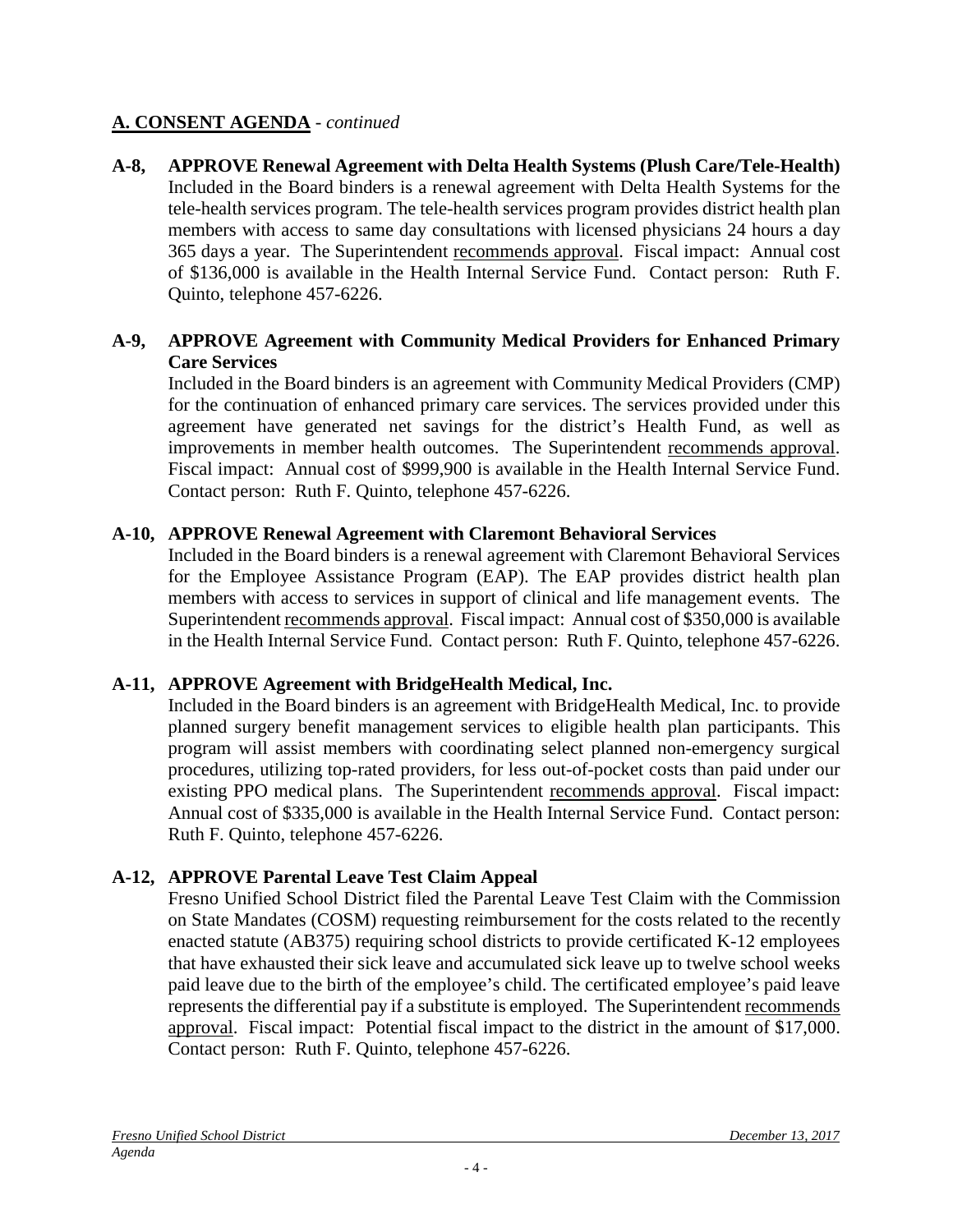### **A-13, APPROVE Provisional Internship Permits**

Included in the Board binders are Provisional Internship Permit (PIP) recommendations to rehire or hire upon Board approval. The Superintendent recommends approval. Fiscal impact: There is no fiscal impact to the district. Contact person: Paul Idsvoog, telephone 457-3548.

#### **A-14, APPROVE Agreement with Fresno City College Establishing an Educational Partner Relationship**

Included in the Board binders and recommended for approval is a master agreement between Fresno Unified and State Center Community College District, specifically its Fresno City College (FCC) division, to establish a formal partner relationship for the benefit of each organization and the various communities served. The purpose of the partner relationship is to encourage and support positive outcomes such as expanded cultural, recreational, educational, athletic and community health resources and opportunities, by leveraging joint resources for collective impact. The master agreement sets shared foundational expectations for the partner relationship; specific programs and priorities that would benefit from Fresno Unified-FCC partnership will be formalized via addendum to the master agreement. Examples of joint opportunities to be addressed by addendum include Design Science Middle College High School facilities on the FCC campus, joint use of athletic facilities including Ratcliffe Stadium, and sharing of data and educational resources. The Superintendent recommends approval. Fiscal impact: There is not fiscal impact to the district. Contact person: Karin Temple, telephone 457-3134.

#### **A-15, APPROVE Award of Bid 18-05, McLane High School Bioretention Basin Project**

Included in the Board Binders is information on Bid 18-05, to install permeable pavers and construct bioretention basin to redirect storm water runoff at the southeast corner of the McLane High School parking lot. On February 10, 2016, the Board adopted resolution 15- 03 to approve a grant award for the Drought Response Outreach Program for Schools (DROPS) funded by the State Water Resources Control Board. This storm water pollution diversion project is the improvement for which the grant was awarded. The DROPS program focuses on projects that reduce storm water pollution and provide multiple benefits including water conservation, water supply augmentation, energy savings, and increased awareness of water resource sustainability.

Staff recommends rejecting the bid from Bush Engineering, Inc. due to a prohibited conflict of interest and awarding to the lowest responsive, responsible bidder:

Don Berry Construction, Inc. (Selma, California) \$528,715

The Superintendent recommends approval. Fiscal impact: \$528,715 is available in the General Fund and will be reimbursed by grant funding from the State Water Resources Control Board. Contact person: Karin Temple, telephone 457-3134.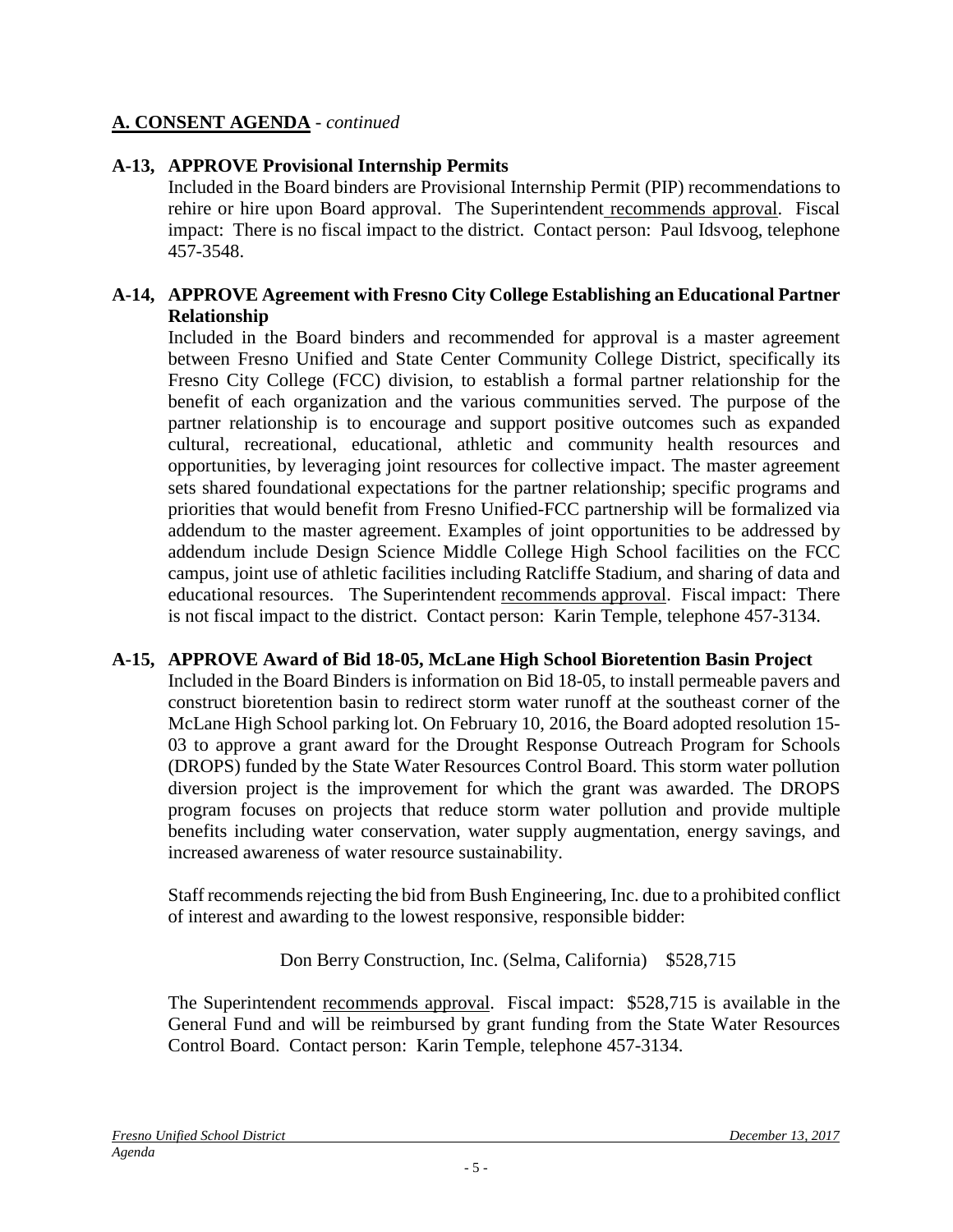**A-16, APPROVE Award of Bid 18-06 Sections A-F: Playground Equipment Installation for Columbia, Edison-Bethune, Jefferson, Kirk, Lane and Storey Elementary Schools** Included in the Board Binders is information on Bid 18-06 Sections A-F, for installation of playground equipment at Columbia, Edison-Bethune, Jefferson, Kirk, Lane and Storey Elementary Schools. The existing playground equipment is 12-20 years old, frequent repairs are required, and replacement parts are difficult to obtain. For Lane, the equipment is designed for students with disabilities. The total cost of the playground project (equipment and materials) is \$755,037. The equipment and materials (\$386,741) will be provided by the district utilizing previously approved contracts. Only the bids for installation (\$368,296) are recommended for approval. Staff recommends relieving Serna Construction, Inc. of their bids due to clerical errors, and awarding to the lowest responsive, responsible bidders:

| Sections A, B, D, F Siotos Construction, Inc. | (Fresno, California) \$248,556 |  |
|-----------------------------------------------|--------------------------------|--|
| Sections C, E Steve Dovali Construction, Inc. | (Fresno, California) \$119,740 |  |

The Superintendent recommends approval. Fiscal impact: \$368,296 is available in the Measure Q Fund. Contact person: Karin Temple, telephone 457-3134.

#### **A-17, APPROVE Award of Bid 18-09, Construction of New Classroom Buildings and Modernization of Administration Building for Slater Elementary School**

Included in the Board Binders is information on Bid 18-09, to construct two eightclassroom buildings and a four-classroom kindergarten building, modernize the administration building, and provide site accessibility improvements for Slater Elementary School. The project also includes upgrading the fire alarm, electrical and storm water systems, modifying the playground layout, and improving parking and loading zone areas.

Staff recommends award to the lowest responsive, responsible bidder:

Davis Moreno Construction, Inc. (Fresno, California) \$12,771,000

The Superintendent recommends approval. Fiscal impact: \$12,771,000 is available in the Measure Q Fund. Contact person: Karin Temple, telephone 457-3134.

#### **A-18, APPROVE Award of Bid 18-10, Construction of Classroom Building for Figarden Elementary School**

Included in the Board Binders is information on Bid 18-10, to construct the third of three new classroom buildings for Figarden Elementary School. The project includes an eightclassroom building and associated site work.

Staff recommends award to the lowest responsive, responsible bidder: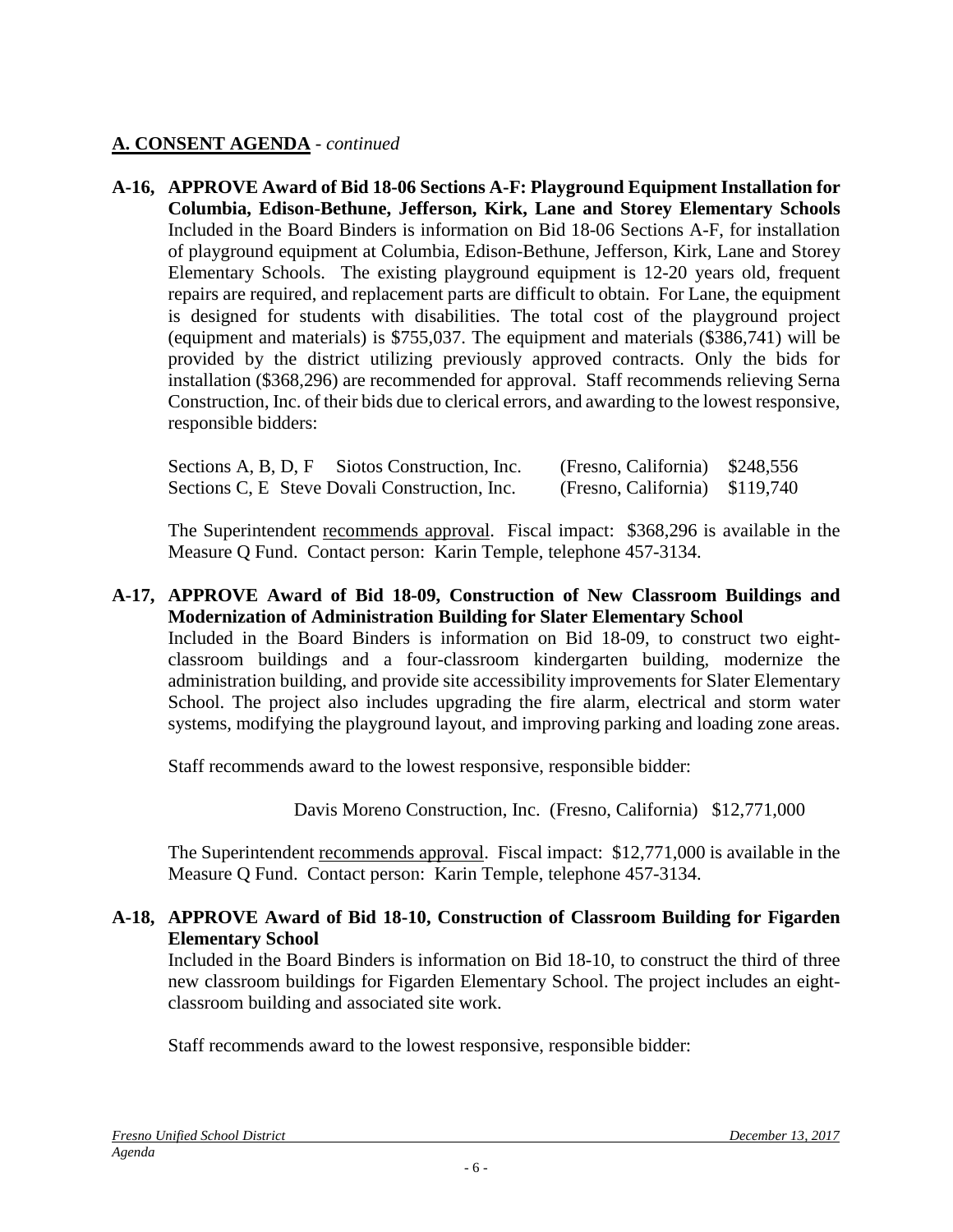BVI Construction, Inc. (Selma, California) \$3,612,000

The Superintendent recommends approval. Fiscal impact: \$3,612,000 is available in the Measure Q Fund. Contact person: Karin Temple, telephone 457-3134.

#### **A-19, APPROVE Award of Request for Proposals 18-11, US Department of Agriculture Commodity Processed Turkey and Cheese Products**

Included in the Board binders is information on Request for Proposals (RFP) 18-11, to establish contract pricing for commodity processed turkey and cheese products such as chunked turkey breast and cheese dip cups served by the district in the National School Lunch Program and Breakfast Program.

This is a line item award. Staff recommends award to the lowest responsive, responsible bidders:

> Bongards (Bongards, Minnesota) \$ 90,210 Jennie-O Turkey Store (Willmar, Minnesota) \$173,160

The Superintendent recommends approval. Fiscal impact: \$263,370, the estimated annual amount based on use, is available in the Food Services budget. Contact person: Karin Temple, telephone 457-3134.

### **A-20, APPROVE Grant of Easement and Agreement for an Underground Pipeline Easement at Greenberg Elementary School**

Included in the Board binders and recommended for approval is a Grant of Easement and Agreement to provide Kings Canyon Affordable Housing, LP (KCAH) an underground pipeline easement under a portion of the parking lot at Greenberg Elementary School. KCAH owns the parcel adjacent to Greenberg and is requesting the easement for installation of an underground storm water drainage pipeline to serve a new housing development. All engineering, operational, maintenance, repair and legal costs related to the pipeline's installation and use are the responsibility of KCAH. The Grant of Easement and Agreement contains an indemnity provision to protect Fresno Unified against any possible losses or claims. The Superintendent recommends approval. Fiscal impact: There is no fiscal impact to the district. Contact person: Karin Temple, telephone 457-3134.

#### **A-21, APPROVE Award of Bid E20005, Wide Area Network Services Dark Fiber and Lit Fiber Options**

Included in the Board binders is information on Bid E20005, for Wide Area Network (WAN) connections. The request for bids was lawfully advertised on July 6, 2017 and July 13, 2017. Notifications were sent to 23 vendors, and the district received four responses. Bids were opened on August 15, 2017.

Staff recommends award to the lowest responsive, responsible bidder: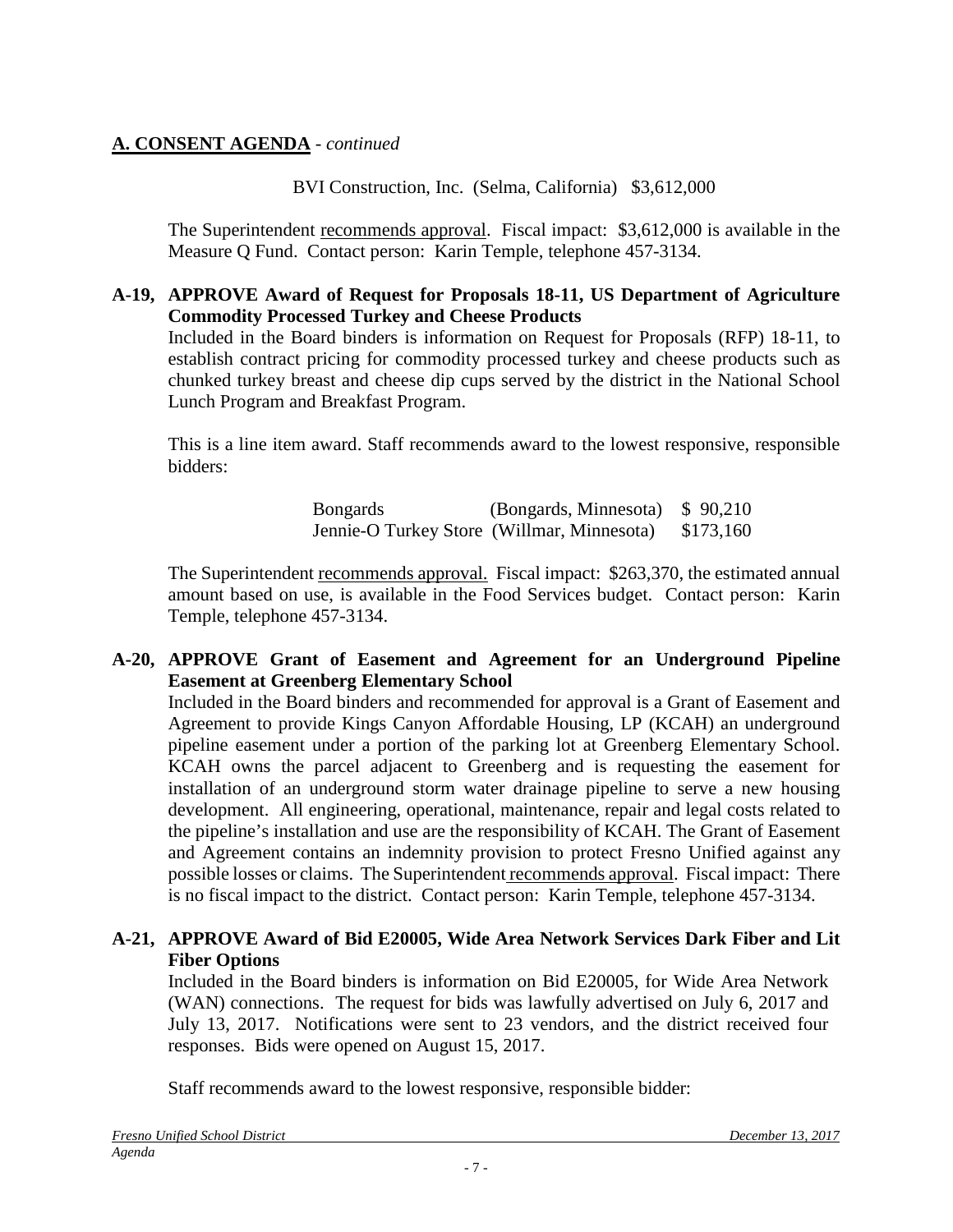Conterra Ultra Broadband LLC. (Charlotte, North Carolina) \$8,531,446

The tabulation is attached and bid specifications are available for review in the Purchasing Department. The Superintendent recommends approval. Fiscal impact: Approximately 90% of the costs are paid for by the Federal E-Rate program and State programs. The remaining 10% of the costs are provided through Information Technology's budgeted funds. Estimated final costs to the district are \$853,145. Contact person: Kurt Madden, telephone 457-3868.

# **A-22, DENY Claim #17-0927-0339**

Included in the Board binders is a Claim for Damages by Candace Smith, case #17-0927- 0339. The Superintendent recommends that the Claim be denied, and the matter referred to the district's Director of Benefits and Risk Management for further handling. Fiscal impact: There is no fiscal impact to the district at this time. Contact person: Ruth F. Quinto, telephone 457-6226.

# **A-23, DENY Claim #17-0517-0345**

Included in the Board binders is a Claim for Damages by a Minor, case #17-0517-0345. The Superintendent recommends that the Claim be denied, and the matter referred to the district's Director of Benefits and Risk Management for further handling. Fiscal impact: There is no fiscal impact to the district at this time. Contact person: Ruth F. Quinto, telephone 457-6226.

# **A-24, DENY Claim #GL17-0516-34**

Included in the Board binders is a Claim for Damages by a Minor, case #GL17-0516-34. The Superintendent recommends that the Claim be denied, and the matter referred to the district's Director of Benefits and Risk Management for further handling. Fiscal impact: There is no fiscal impact to the district at this time. Contact person: Ruth F. Quinto, telephone 457-6226.

### **A-25, RATIFY Grant Funds from First 5 Fresno County: Unified Framework for Success – Developing an Integrated Approach to Early Childhood System of Care**

Ratification is requested for a grant application to and acceptance of an award from First 5 Fresno County: Unified Framework for Success – Developing an Integrated Approach to Early Childhood System of Care in the amount of \$500,000 for a period of 24 months. The Superintendent recommends ratification. Fiscal impact: Ten percent matching funds required (up to \$50,000) and are available in the Early Learning budget. Contact person: Kim Mecum, telephone 457-3731.

### **A-26, RATIFY Grant Funds from the California Commission on Teacher Credentialing – Classified School Employee Credentialing Program**

Ratification is requested for a grant application to and acceptance of an award from the California Commission on Teacher Credentialing – California Classified School Employee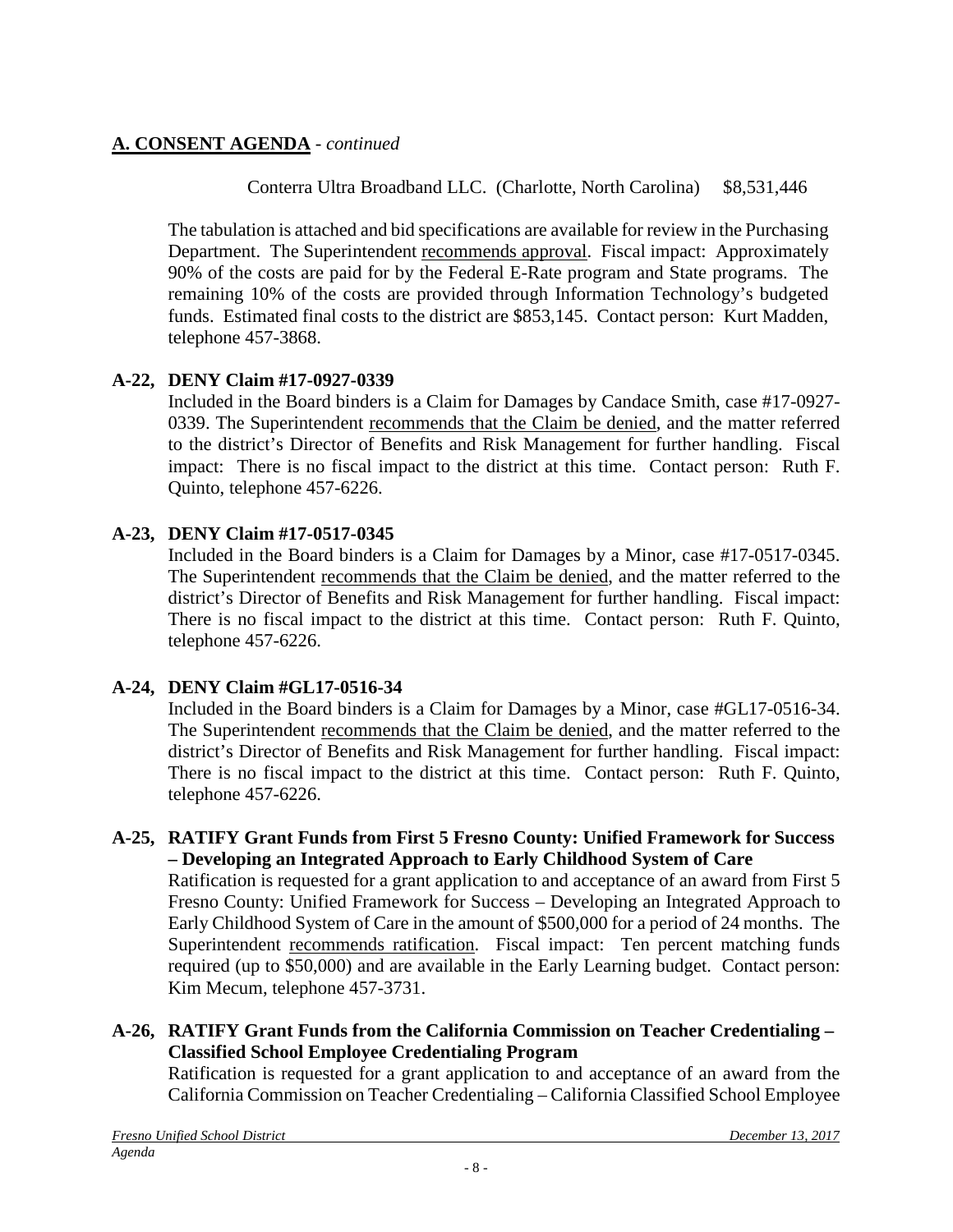Credentialing Program (CSECP). CSECP funds support eligible district classified staff who desire to complete their bachelor's degree and obtain teaching credentials to serve in Fresno Unified K-12 classrooms. The Superintendent recommends ratification. Fiscal impact: The grant award is \$500,000. Contact person: Kim Mecum, telephone 457-3731.

#### **A-27, RATIFY Article 20 Waivers for Various Schools for the 2017/18 School Year**

Included in the Board binders are letters received from the Fresno Teachers Association approving the requests from four schools to waive Article 20 of the collective bargaining agreement. The Superintendent recommends ratification. Fiscal impact: There is no fiscal impact to the district. Contact person: Kim Mecum, telephone 457-3731.

#### **A-28, RATIFY Change Orders for the Projects Listed Below**

Included in the Board binders is information on Change Orders for the following projects:

- Bid 17-27R, Section A, Roosevelt High School Tennis Courts Improvements Rebid Change Order 1: \$112,883
- Bid 17-39, 2017 Summer Portable Relocation and Infrastructure Change Order 1 (Roeding): \$47,937

The Superintendent recommends ratification. Fiscal impact: \$112,883 is available in the Measure Q Fund; \$47,937 is available in the Capital Facilities Fund. Contact person: Karin Temple, telephone 457-3134.

### **END OF CONSENT AGENDA (ROLL CALL VOTE)**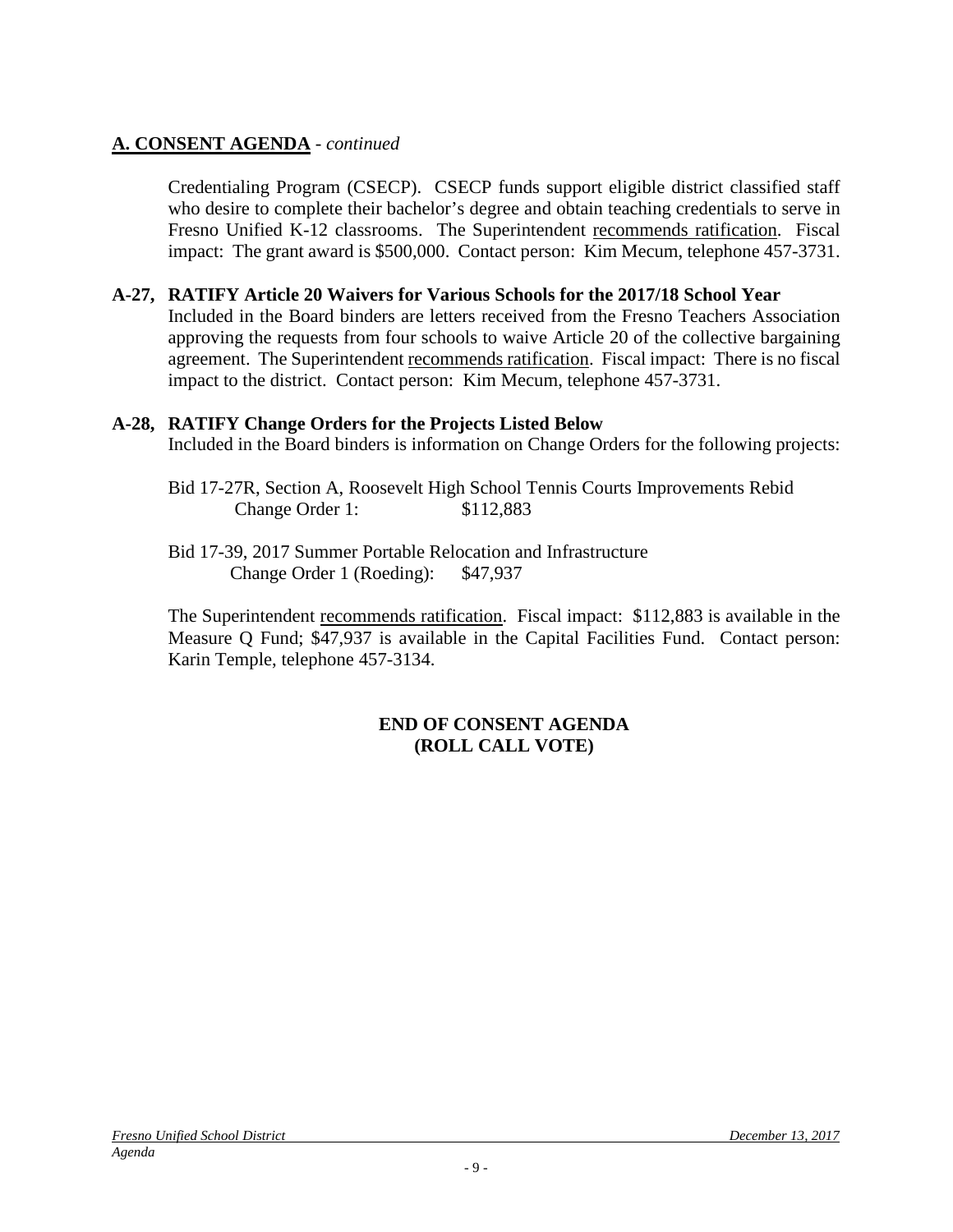# **UNSCHEDULED ORAL COMMUNICATIONS**

Individuals who wish to address the Board on topics within the Board's subject matter jurisdiction, but **not** listed on this agenda may do so at this time. While all time limitations are at the discretion of the Board President, generally members of the public will be limited to a maximum of three (3) minutes per speaker for a total of thirty (30) minutes of public comment as designated on this agenda. Any individual who has not had an opportunity to address the Board during this initial thirty (30) minute period may do so at the end of the meeting after the Board has addressed all remaining items on this agenda. Individuals with questions on school district issues may submit them in writing. The Board will automatically refer to the Superintendent any formal requests that are brought before them at this time. The appropriate staff member will furnish answers to questions. Please note that if you wish to address the Board on an agenda item, you should do so when that specific item is called.

# **B. CONFERENCE/DISCUSSION AGENDA**

# **6:30 P.M.**

**B-29, OPPORTUNITY for Public Discussion and ADOPT the Fresno Unified School District Proposal to California School Employees Association (CSEA) and its Fresno Food Services Unit Chapter 143 for Re-Opener Negotiations for the 2017/18 School Year**

In accordance with Government Code 3547, all initial proposals of the public school employers shall be presented at a public meeting of the public school employer, and thereafter shall be public record. Included in the Board binders is the Fresno Unified School District's proposal to California School Employees Association (CSEA) and its Fresno Food Services Unit Chapter 143 for Re-Opener Negotiations for the 2017/18 school year presented at the November 15, 2017 meeting of the Board of Education and returned to this agenda for public discussion and Board adoption. The Superintendent recommends adoption. Fiscal impact: There is no fiscal impact to the district to be determined at this time. Contact person: Paul Idsvoog, telephone 457-3548.

# **6:35 P.M.**

#### **B-30, OPPORTUNITY for Public Discussion on the California School Employees Association (CSEA) and its Fresno Food Services Unit Chapter 143 Proposal to Fresno Unified School District for Re-Opener Negotiations for the 2017/18 School Year**

In accordance with Government Code 3547, all initial proposals of the public school employers shall be presented at a public meeting of the public school employer, and thereafter shall be public record. The California School Employees Association (CSEA) and its Fresno Food Services Unit Chapter 143 proposal was initially made public at the November 15, 2017 meeting of the Board of Education. This proposal is hereby returned to this agenda for formal presentation, public discussion and acknowledgment of receipt. Fiscal impact: There is no fiscal impact to the district to be determined at this time. Contact person: Paul Idsvoog, telephone 457-3548.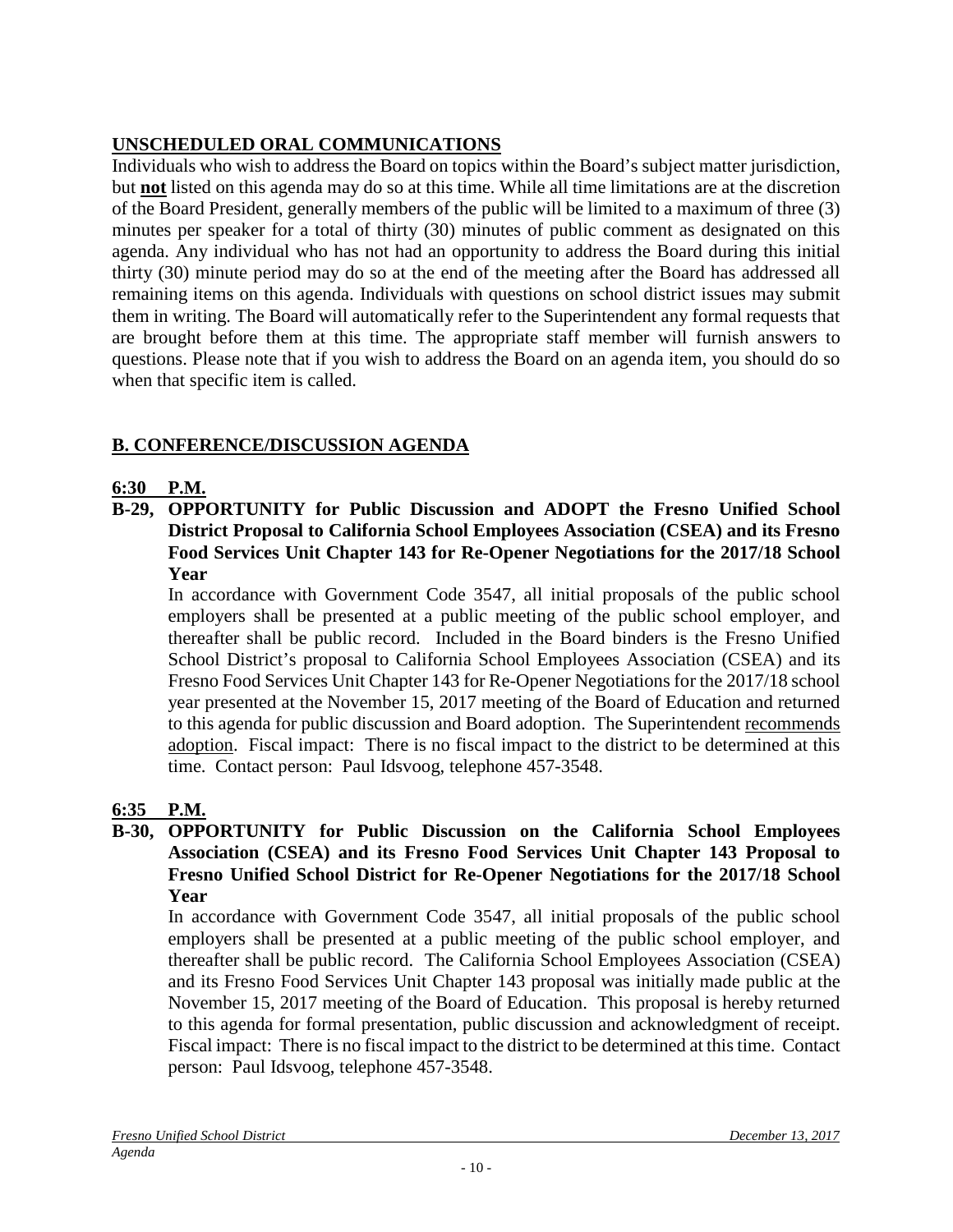### **B. CONFERENCE/DISCUSSION AGENDA** - *continued*

# **6:40 P.M.**

**B-31, OPPORTUNITY for Public Disclosure and RATIFICATION of the 2016-2019 Negotiated Collective Bargaining Agreement between Fresno Unified School District and Fresno Area Substitute Teachers Association (FASTA)/SEIU Local 521** In accordance with Government Code 3547.5, all major provisions of collective bargaining agreements are to be presented at a public meeting of the public school employer before the employer enters into written agreement with an exclusive representative. Included in the Board binders is a copy of the tentative agreement (TA) between Fresno Unified School District and Fresno Area Teachers Association (FASTA)/SEIU Local 521. The Superintendent recommends ratification. Fiscal impact: The estimated cost is included in the disclosure of the collective bargaining agreement. Contact person: Paul Idsvoog, telephone 457-3548.

### **6:45 P.M.**

**B-32, DISCUSS and APPROVE the 2016/17 Audited Financial Statements Prepared by Crowe Horwath, LLP**

Included in the Board binders is the Annual Financial Audit Report as prepared by our external auditors, Crowe Horwath, LLP. The audit report has been completed for submission to the State Department of Education. Each year the district is required to have its financial statements audited by an independent accounting firm. We are pleased to report that Fresno Unified School District has received an "Unmodified Opinion" for the 2016/17 Audit, which is the best opinion that can be issued. The Superintendent recommends approval. Fiscal impact: There is no fiscal impact to the district. Contact person: Ruth F. Quinto, telephone 457-6226.

# **7:00 P.M.**

#### **B-33, DISCUSS and APPROVE the 2017/18 First Interim Financial Report with a Positive Certification**

California school districts are required to approve interim financial reports twice each fiscal year. Fresno Unified School District's 2017/18 First Interim Financial Report is presented for approval and reflects a positive certification of the district's financial condition. The report is based on the October 31, 2017 year-to-date revenue and expenditures as required by state law. The Superintendent recommends approval of the First Interim Financial Report for submission to the County Superintendent of Schools. Fiscal impact: A positive certification reflects that the district has the required reserve for economic uncertainties (2%) and has a positive cash balance for the current year and two subsequent years. In addition, the support material reflects a multi-year projected budget for the Unrestricted General Fund and utilizes the state assumptions developed by the California County Superintendents Educational Services Association. Contact person: Ruth F. Quinto, telephone 457-6226.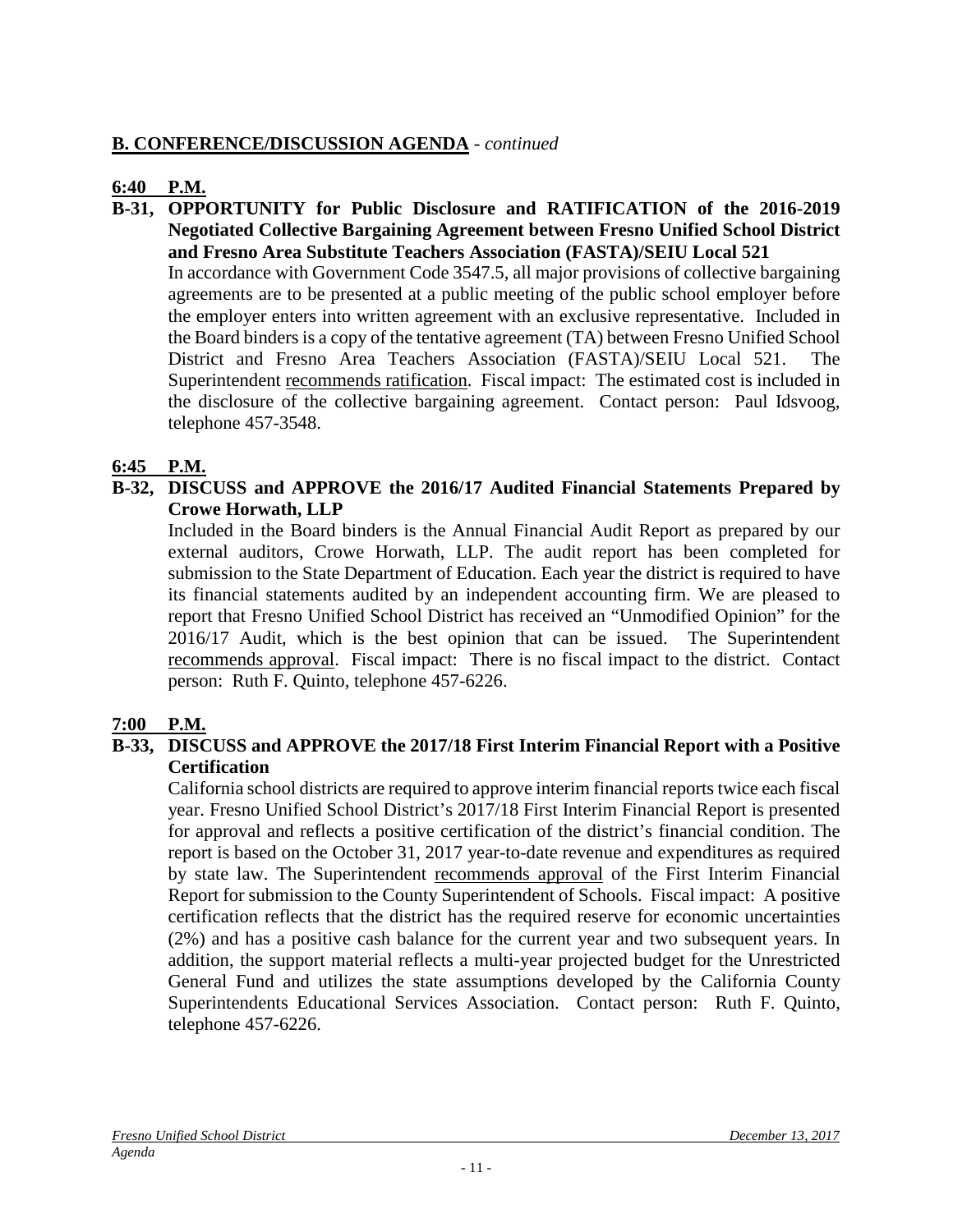# **B. CONFERENCE/DISCUSSION AGENDA** - *continued*

# **7:20 P.M.**

#### **B-34, PRESENT and DISCUSS 2016/17 Measure Q and Measure X Annual Report**

The Measure Q and Measure X Annual Report for the period July 1, 2016 – June 30, 2017 is included in the Board binders and presented on behalf of the Citizens' Bond Oversight Committee (CBOC). The duties of the CBOC are to review the quarterly bond expenditure reports produced by the district, and present an annual report to the public indicating the district's compliance with the State Constitution. To perform the duty of reporting on Constitutional compliance, the CBOC receives and reviews the required annual, independent performance and financial audits conducted by the district's independent accountant, as well as quarterly audits that exceed State requirements. The annual audits were received and reviewed by the CBOC on November 8, 2017. There were no audit findings. The Superintendent recommends approval. Fiscal impact: There is no fiscal impact to the district. Contact person: Karin Temple, telephone 457-3134.

### **7:35 P.M.**

**B-35, CONDUCT Public Hearing Regarding Energy Service Contracts Being in the Best Interest of Fresno Unified School District and Adopt Resolution 17-11 Approving Energy Service Contracts with FFP BTM Solar, LLC (ForeFront Power) for Development of Solar Energy Projects at Comprehensive High Schools and Brawley Service Center, Pursuant to Government Code Section 4217.12; Approving Piggyback of School Project for Utility Rate Reduction (SPURR) Contract for Solar Energy Services; and Finding Such Contracts to be in the Best Interest of Fresno Unified School District.**

Included in the Board binders and recommended for Public Hearing followed by adoption is Resolution 17-11 to 1) approve Energy Service Contracts with ForeFront Power, 2) approve piggyback of the SPURR contract for solar energy services, and 3) make the finding that such agreements are in Fresno Unified's best interest. ForeFont Power will finance, design, permit, construct, own, operate and maintain solar power and energy storage facilities for the district's comprehensive high schools and Brawley Service Center including parking lot solar shade structures with LED lighting, battery storage units, and electric vehicle charging stations. Utility cost savings to the district are estimated at \$28 million over 20 years. Also included in the Board binders are renderings of the parking lot solar shade structures. The Superintendent recommends adoption. Fiscal impact: Utility cost savings are estimated at \$28 million over the 20-year period of the Energy Service Contracts. Contact person: Karin Temple, telephone 457-3134.

#### **8:00 P.M.**

#### **B-36, DISCUSS and APPROVE Appointment of Board Member Representative and Alternate Voting Representative for Fresno County Committee on School District Organization Elections**

California Education Code section 35023 states the governing board of each school district of every kind or class shall annually at its initial meeting select one of its members as its representative who shall have one vote for each member to be elected to the county